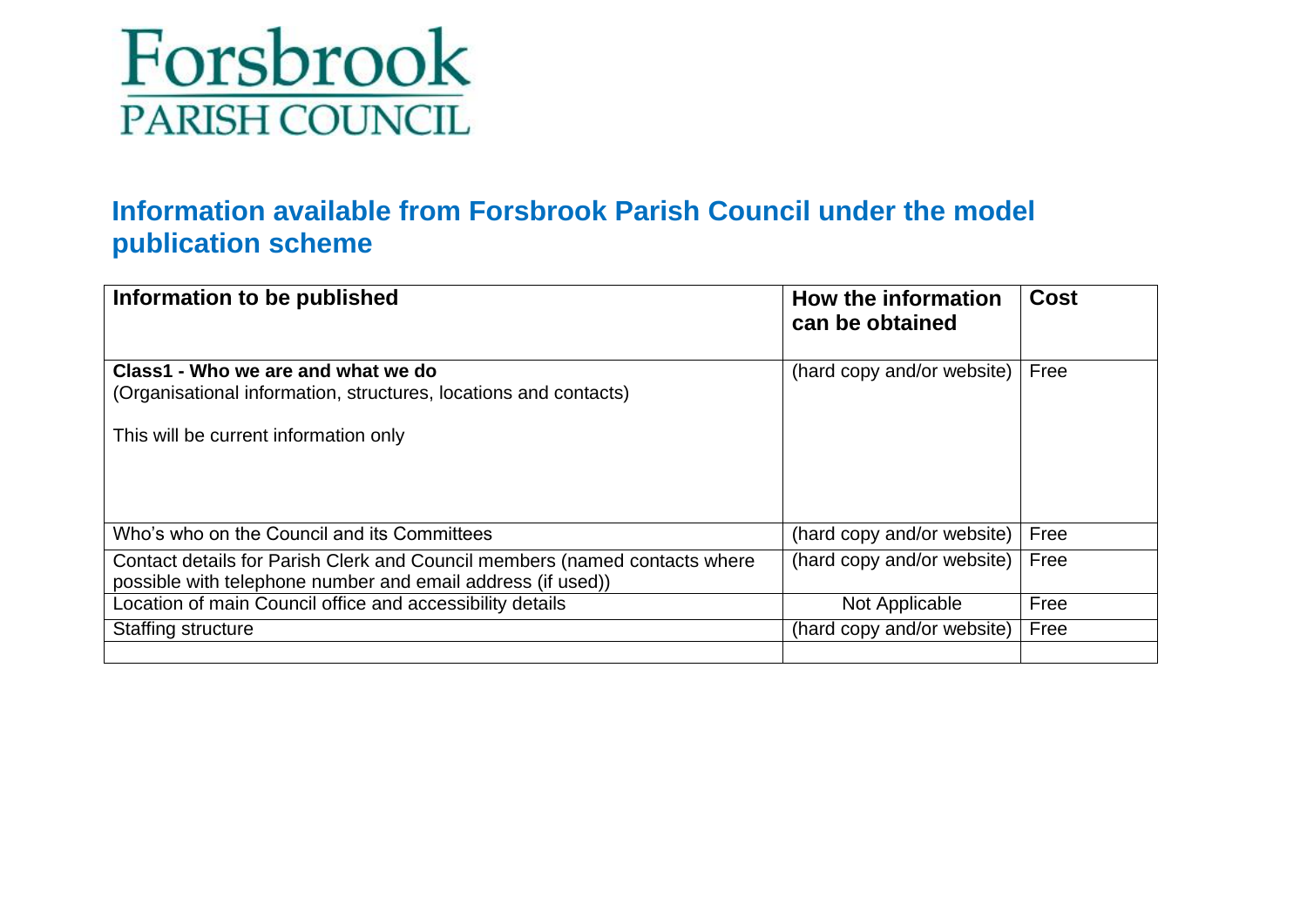

| Class 2 – What we spend and how we spend it                                                                                    | (hard copy and/or website) | Photocopying @                     |
|--------------------------------------------------------------------------------------------------------------------------------|----------------------------|------------------------------------|
| (Financial information relating to projected and actual income and expenditure,<br>procurement, contracts and financial audit) |                            | 0.10p per sheet<br>(black & white) |
| Current and previous financial year as a minimum                                                                               |                            |                                    |
|                                                                                                                                |                            |                                    |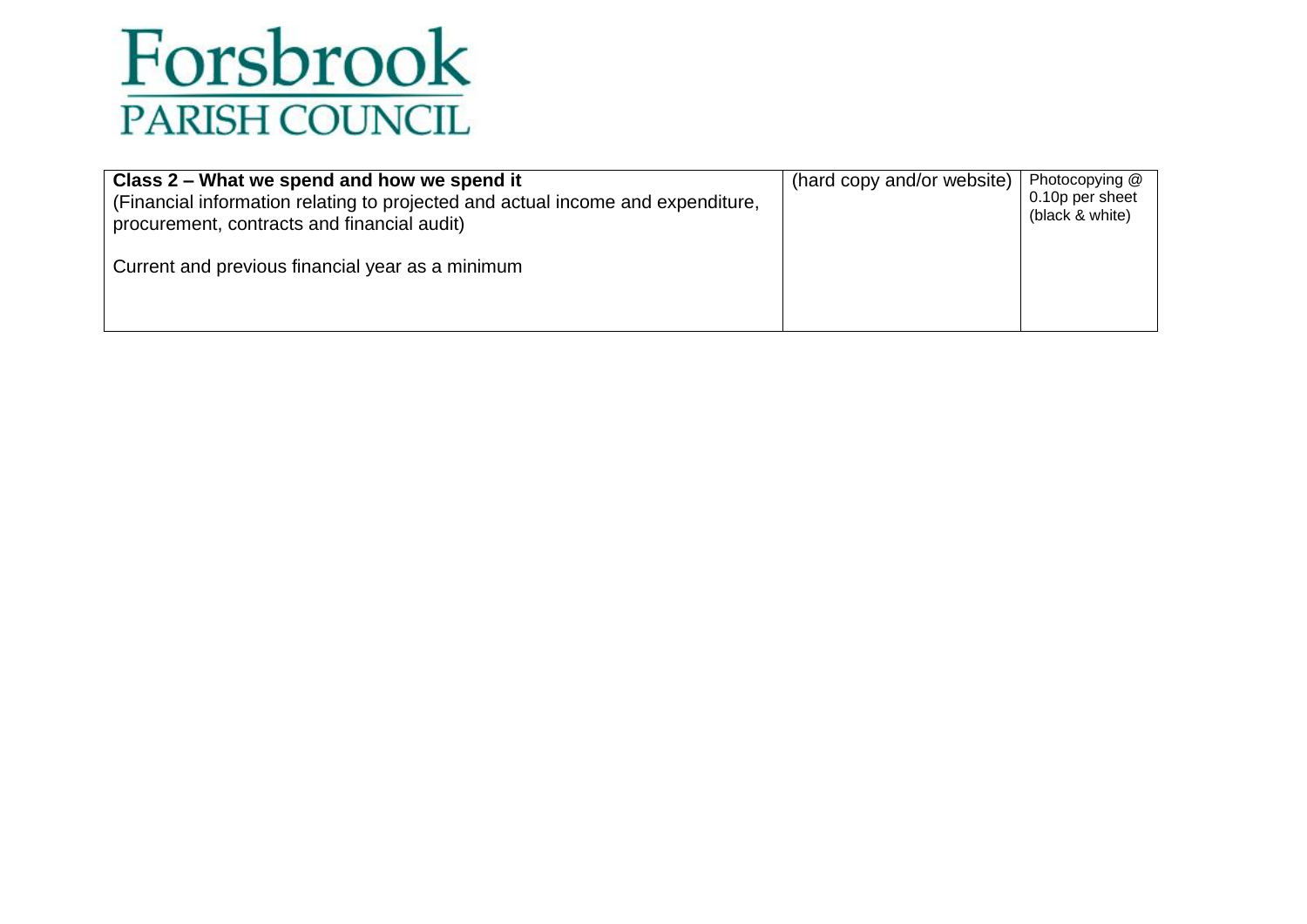| Annual return form and report by auditor                                                 | (hard copy and/or website)    | Photocopying @<br>0.10p per sheet<br>(black & white) |
|------------------------------------------------------------------------------------------|-------------------------------|------------------------------------------------------|
| <b>Finalised budget</b>                                                                  | (hard copy and/or website)    | Photocopying @<br>0.10p per sheet<br>(black & white) |
| Precept                                                                                  | (hard copy and/or website)    | Photocopying @<br>0.10p per sheet<br>(black & white) |
| <b>Borrowing Approval letter</b>                                                         | <b>NA</b>                     | N/A                                                  |
| <b>Financial Standing Orders and Regulations</b>                                         | (hard copy and/or website)    | Photocopying @<br>0.10p per sheet<br>(black & white) |
| Grants given and received                                                                | (hard copy and/or website)    | Photocopying @<br>0.10p per sheet<br>(black & white) |
| Members' allowances and expenses                                                         | (hard copy and/or<br>website) |                                                      |
| Class 3 - What our priorities are and how we are doing                                   | (hard copy or website)        | Photocopying @                                       |
| (Strategies and plans, performance indicators, audits, inspections and reviews)          |                               | 0.10p per sheet<br>(black & white)                   |
| Parish Plan (current and previous year as a minimum)                                     | <b>NA</b>                     | Free                                                 |
| Annual Report to Parish or Community Meeting (current and previous year as a<br>minimum) | (hard copy and/or website)    | Photocopying @<br>0.10p per sheet<br>(black & white) |
| <b>Quality status</b>                                                                    | <b>NA</b>                     | Photocopying @<br>0.10p per sheet                    |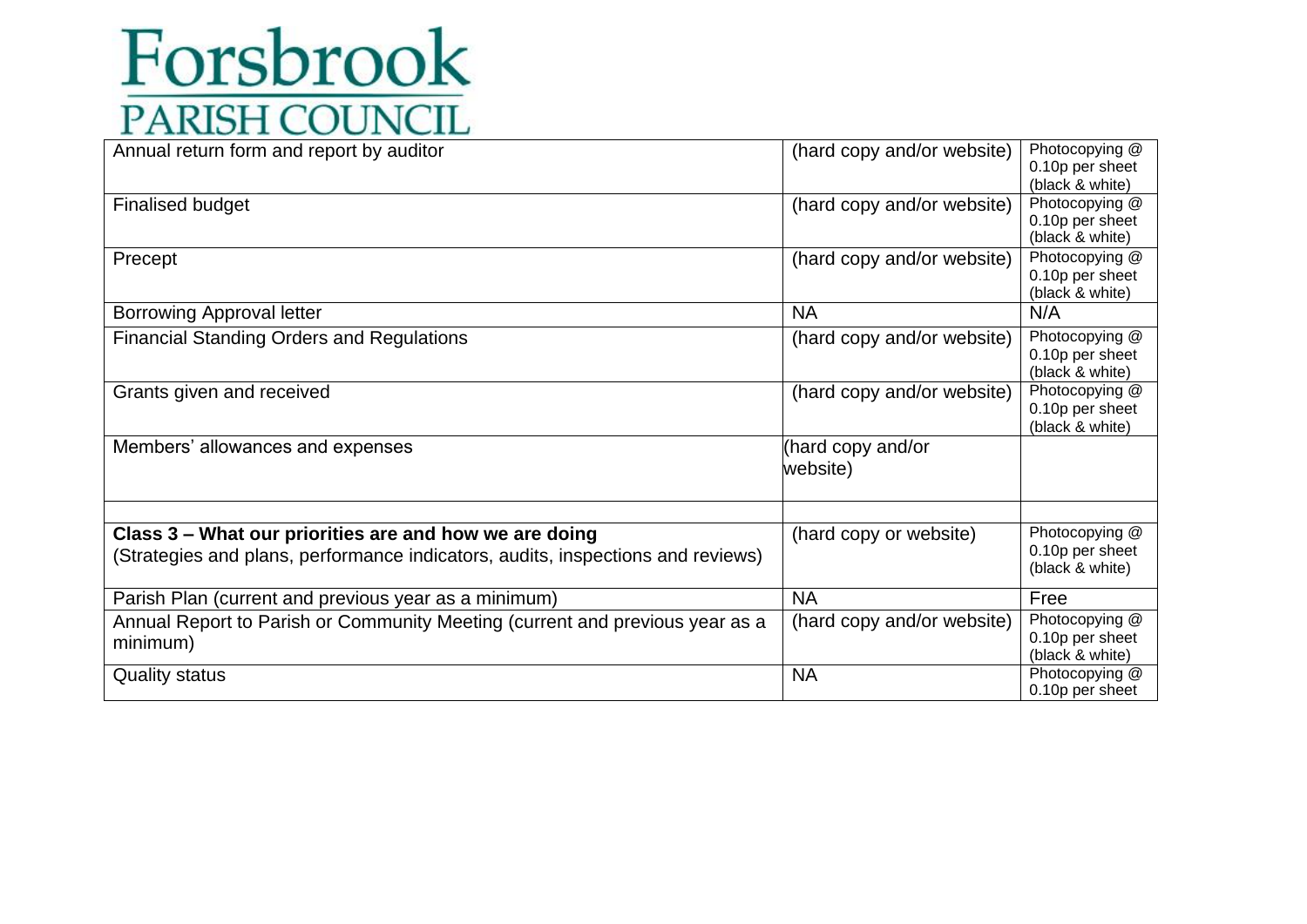|                                                                                   |                            | (black & white)                    |
|-----------------------------------------------------------------------------------|----------------------------|------------------------------------|
| Local charters drawn up in accordance with DCLG guidelines                        | N/A                        | N/A                                |
|                                                                                   |                            |                                    |
|                                                                                   |                            |                                    |
| Class 4 – How we make decisions                                                   | (hard copy or website)     | Photocopying @                     |
| (Decision making processes and records of decisions)                              |                            | 0.10p per sheet                    |
|                                                                                   |                            | (black & white)                    |
| Current and previous council year as a minimum                                    |                            |                                    |
|                                                                                   |                            |                                    |
| Timetable of meetings (Council, any committee/sub-committee meetings and          | (hard copy and/or website) | Photocopying @                     |
|                                                                                   |                            | 0.10p per sheet                    |
| parish meetings)                                                                  |                            | (black & white)                    |
| Agendas of meetings (as above)                                                    | (hard copy and/or website) | Photocopying @                     |
|                                                                                   |                            | 0.10p per sheet                    |
|                                                                                   |                            | (black & white)                    |
| Minutes of meetings (as above) $-$ NB: this will exclude information that is      | (hard copy and/or website) | Photocopying @                     |
| properly regarded as private to the meeting.                                      |                            | 0.10p per sheet                    |
|                                                                                   |                            | (black & white)                    |
| Reports presented to council meetings - NB: this will exclude information that is | (hard copy and/or website) | Photocopying @                     |
| properly regarded as private to the meeting.                                      |                            | 0.10p per sheet<br>(black & white) |
| Responses to consultation papers                                                  | (hard copy and/or website) | Photocopying @                     |
|                                                                                   |                            | 0.10p per sheet                    |
|                                                                                   |                            | (black & white)                    |
| Responses to planning applications                                                | (hard copy and/or website) | Photocopying @                     |
|                                                                                   |                            | 0.10p per sheet                    |
|                                                                                   |                            | (black & white)                    |
| Bye-laws                                                                          | (hard copy and/or website) | Photocopying @                     |
|                                                                                   |                            | 0.10p per sheet                    |
|                                                                                   |                            | (black & white)                    |
|                                                                                   |                            |                                    |
|                                                                                   |                            |                                    |
|                                                                                   |                            |                                    |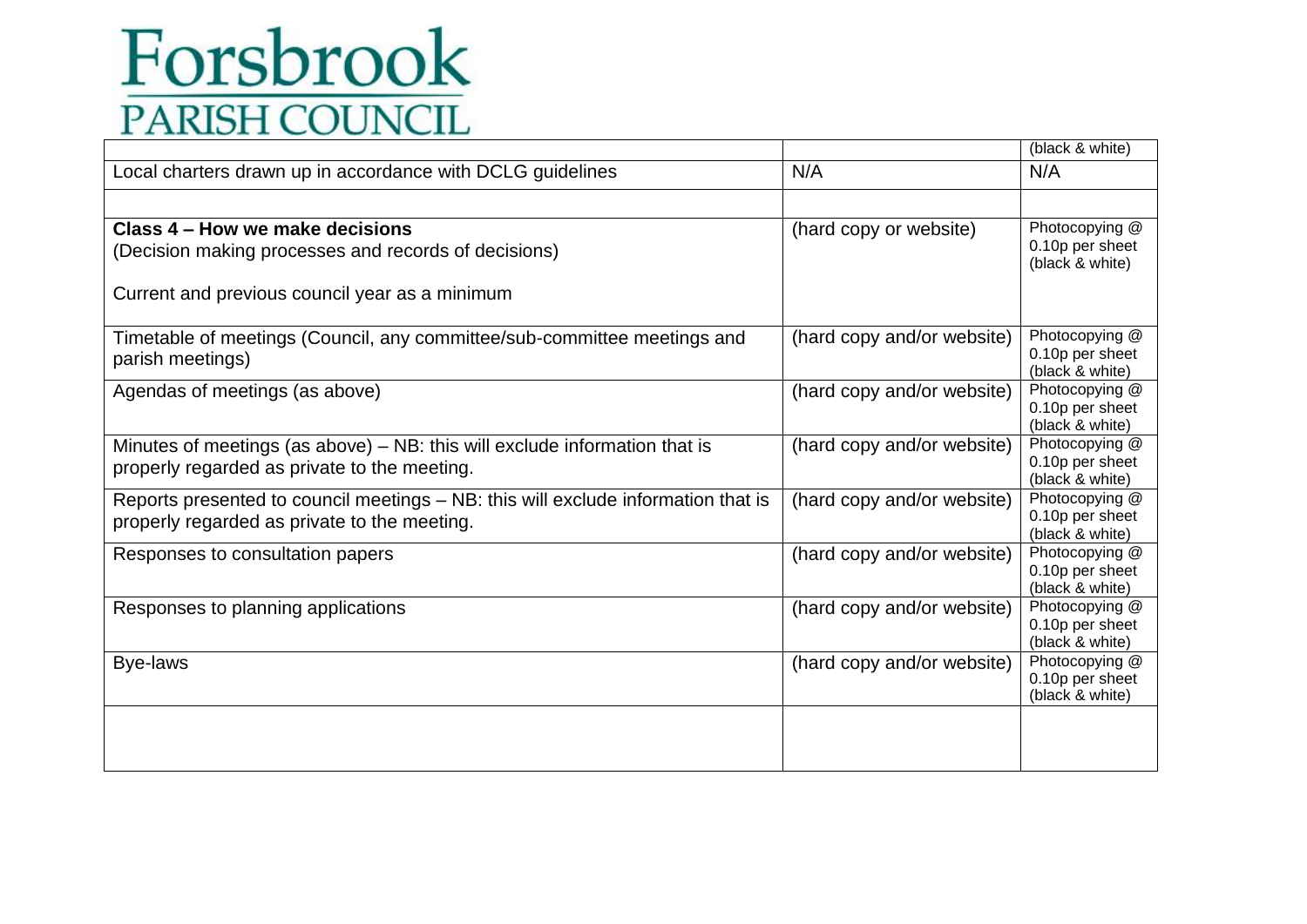| Class 5 - Our policies and procedures<br>(Current written protocols, policies and procedures for delivering our services<br>and responsibilities)<br>Current information only                                                                                                                                                                                                                                                                                  | (hard copy or website)     | Photocopying @<br>0.10p per sheet<br>(black & white) |
|----------------------------------------------------------------------------------------------------------------------------------------------------------------------------------------------------------------------------------------------------------------------------------------------------------------------------------------------------------------------------------------------------------------------------------------------------------------|----------------------------|------------------------------------------------------|
| Policies and procedures for the conduct of council business:<br>Procedural standing orders<br>Committee and sub-committee terms of reference<br>Delegated authority in respect of officers<br>Code of Conduct<br><b>Policy statements</b>                                                                                                                                                                                                                      | (hard copy and/or website) | Photocopying @<br>0.10p per sheet<br>(black & white) |
| Policies and procedures for the provision of services and about the employment<br>of staff:<br>Internal policies relating to the delivery of services<br>Equality and diversity policy<br>Health and safety policy<br>Recruitment policies (including current vacancies)<br>Policies and procedures for handling requests for information<br>Complaints procedures (including those covering requests for information and<br>operating the publication scheme) | (hard copy and/or website) | Photocopying @<br>0.10p per sheet<br>(black & white) |
| Information security policy                                                                                                                                                                                                                                                                                                                                                                                                                                    |                            |                                                      |
| Records management policies (records retention, destruction and archive)                                                                                                                                                                                                                                                                                                                                                                                       | (hard copy and/or website) | Photocopying @<br>0.10p per sheet<br>(black & white) |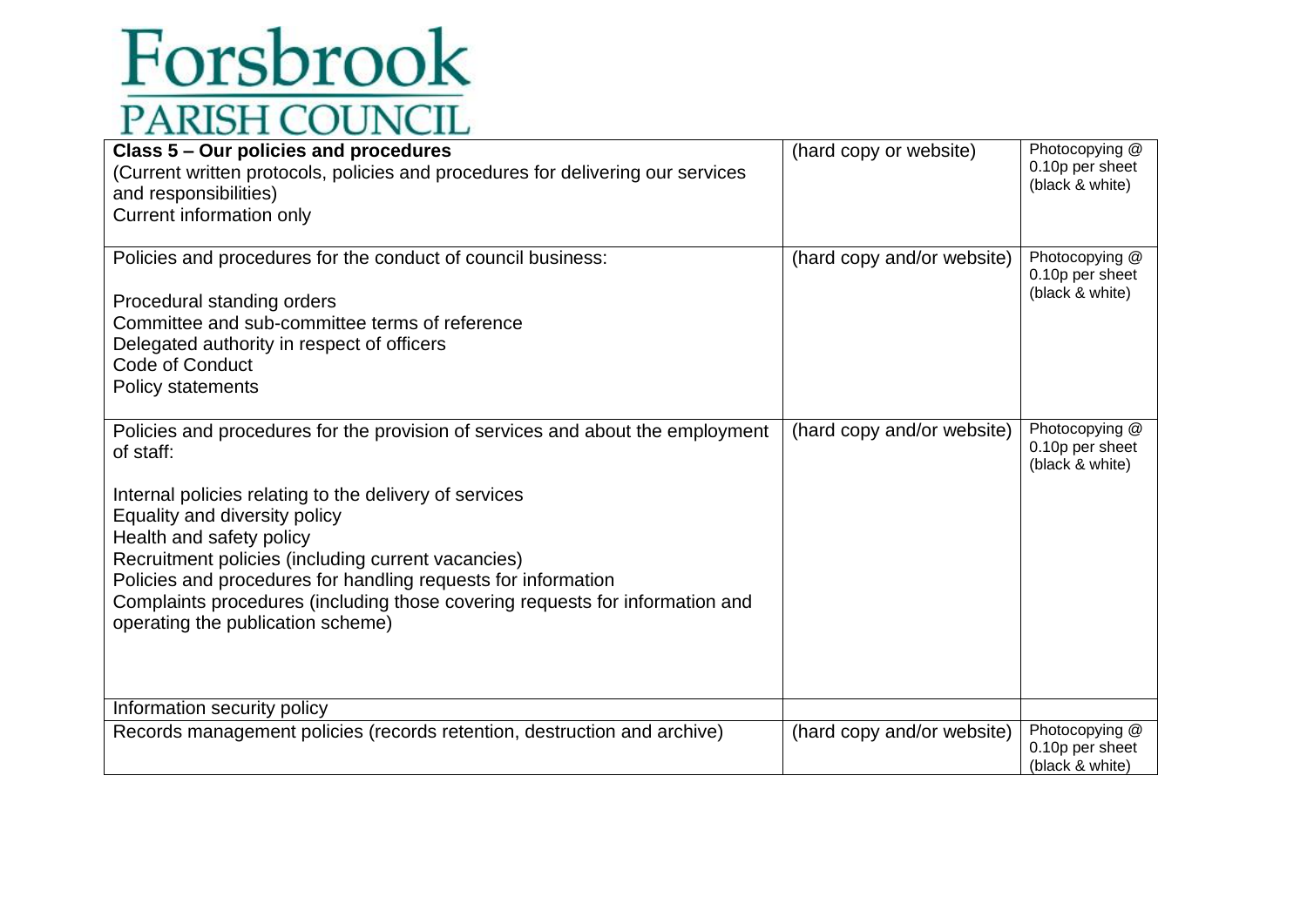| Data protection policies                                                       | (hard copy and/or website)                                                            | Photocopying @<br>0.10p per sheet<br>(black & white) |
|--------------------------------------------------------------------------------|---------------------------------------------------------------------------------------|------------------------------------------------------|
| Schedule of charges ) for the publication of information)                      | (hard copy and/or website)                                                            | Photocopying @<br>0.10p per sheet<br>(black & white) |
|                                                                                |                                                                                       |                                                      |
| Class 6 – Lists and Registers<br>Currently maintained lists and registers only | (hard copy or website;<br>some information may<br>only be available by<br>inspection) | Photocopying @<br>0.10p per sheet<br>(black & white) |
| <b>Assets Register</b>                                                         | (hard copy and/or website)                                                            | Photocopying @<br>0.10p per sheet<br>(black & white) |
| Register of members' interests                                                 | (some information may<br>only be available by<br>inspection)                          | Photocopying @<br>0.10p per sheet<br>(black & white) |
| Register of gifts and hospitality                                              | (some information may<br>only be available by<br>inspection)                          | Photocopying @<br>0.10p per sheet<br>(black & white) |
|                                                                                |                                                                                       |                                                      |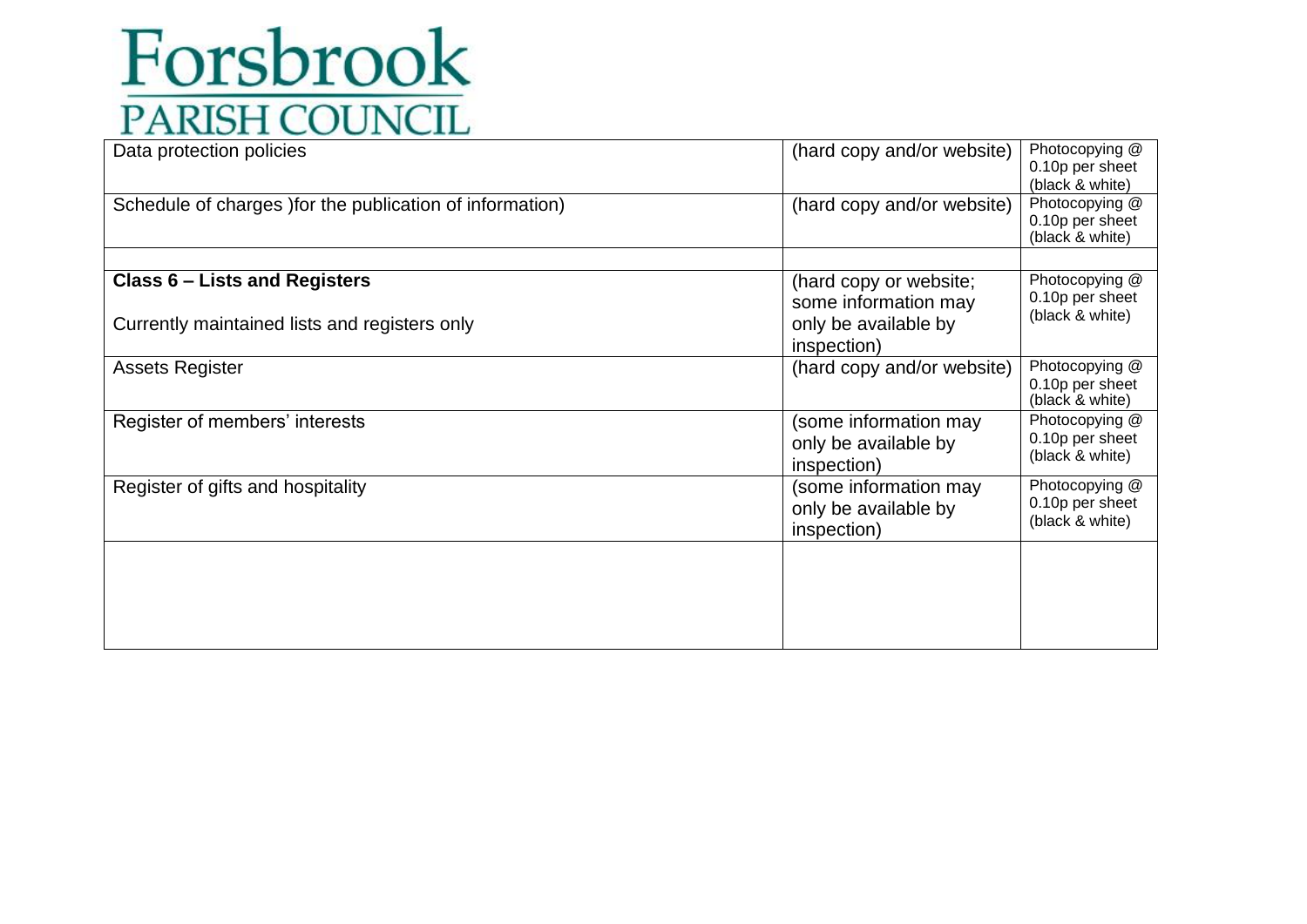| Class 7 – The services we offer<br>(Information about the services we offer, including leaflets, guidance and<br>newsletters produced for the public and businesses)<br>Current information only | (hard copy or website;<br>some information may<br>only be available by<br>inspection) | Photocopying @<br>0.10p per sheet<br>(black & white) |
|--------------------------------------------------------------------------------------------------------------------------------------------------------------------------------------------------|---------------------------------------------------------------------------------------|------------------------------------------------------|
| Parks, playing fields and recreational facilities                                                                                                                                                | (hard copy and/or website)                                                            | Photocopying @<br>0.10p per sheet<br>(black & white) |
| Seating,                                                                                                                                                                                         | (hard copy and/or website)                                                            | Photocopying @<br>0.10p per sheet<br>(black & white) |
| <b>Bus shelters</b>                                                                                                                                                                              | (hard copy and/or website)                                                            | Photocopying @<br>0.10p per sheet<br>(black & white) |
| <b>Additional Information</b><br>This will provide Councils with the opportunity to publish information that is not<br>itemised in the lists above                                               |                                                                                       |                                                      |

**Contact details:**

**Dawn Plant Clerk to the Council 07919 911938 clerk@forsbrookparishcouncil.org.uk**